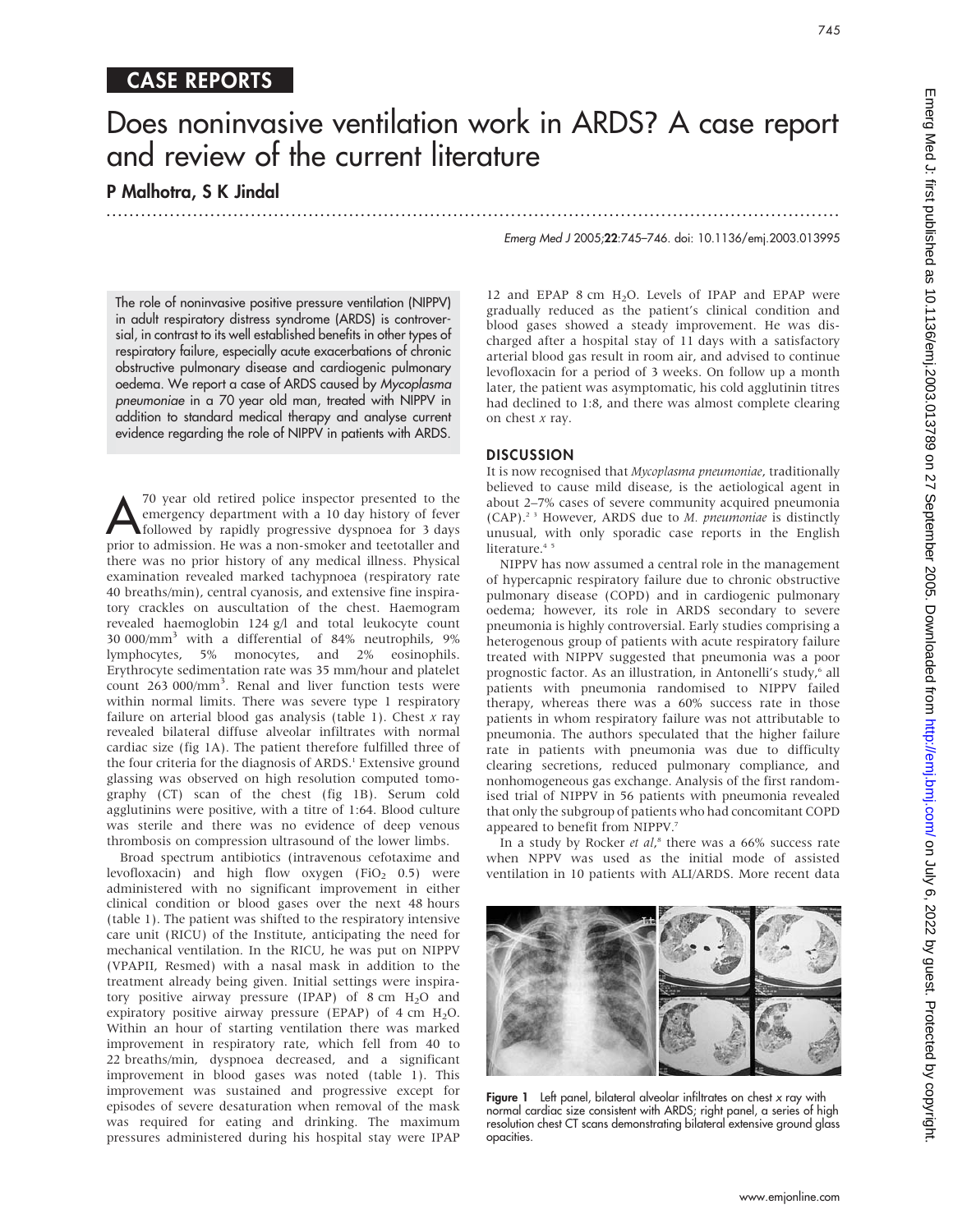**Table 1** Sequential arterial blood gas values demonstrating severe type 1 respiratory failure at admission that persisted in spite of antibiotics and high flow oxygen, and subsequent marked improvement with noninvasive positive pressure ventilation

|                       | At admission<br>(FIO, 0.5) | Day 3 of<br><b>antibiotics</b><br>(FIO <sub>2</sub> 0.5) | On NIPPV<br>(IPAP 8,<br>EPAP 4) | At discharge<br>(room air) |
|-----------------------|----------------------------|----------------------------------------------------------|---------------------------------|----------------------------|
| PaO <sub>2</sub>      | 48                         | 50                                                       | 86                              | 67                         |
| PaCO <sub>2</sub>     | 23                         | 21                                                       | 31                              | 34                         |
| SaO <sub>2</sub><br>% | 86                         | 88                                                       | 97                              | 93                         |
| HCO <sub>3</sub>      | 20                         | 19                                                       | 22                              | 22                         |
| pH                    | 7.48                       | 7.49                                                     | 744                             | 7.43                       |

exclusively from non-COPD patients with severe CAP revealed that 22 of 24 patients had initial improvements in oxygenation and respiratory rates after starting NIPPV but that 66% of the study patients eventually required intubation.<sup>9</sup> The authors found that patients whose respiratory rates decreased at the end of the first hour of NIPPV were less likely to require intubation than those in whom the respiratory rate either remained stable or increased. Our patient had shown a significant decrease in respiratory rate as well as dyspnoea at the end of the first hour of NIPPV. However, we feel that this dictum of clinical improvement at 1 hour predicting a successful outcome of NIPPV is applicable more to cases of COPD than severe pneumonia, as the latter is characterised by alveolar filling, ventilation perfusion mismatch, and decreased pulmonary compliance, all of which are less rapidly reversible than the hypercapnic respiratory failure of COPD, in which respiratory muscle fatigue plays a predominant role. The most recent and largest study (105 patients) to address the issue of NIV in severe pneumonia found that the use of non-invasive ventilation compared with high concentration oxygen therapy decreased the need for intubation, the incidence of septic shock, and intensive care unit mortality, even though the seven patients with ARDS had a poor outcome (five died).<sup>10</sup> Current evidence therefore suggests, as was demonstrated in our case, that NIPPV is warranted in most patients of ARDS due to severe community acquired pneumonia not responding to standard medical therapy. However, as intubation rates are high, NIPPV should ideally be used in such patients with a conventional mechanical ventilator on standby. It is the subgroup of patients with relatively mild, early ARDS who are likely to benefit from NIPPV and avoid intubation.

#### LEARNING POINTS

- Mycoplasma pneumoniae can cause ARDS in adults
- NIPPV is warranted as a "bridge" in patients with ARDS due to severe pneumonia until antibiotics take effect.
- NIPPV is especially likely to benefit patients with a rapidly reversible cause of ARDS.

#### Authors' affiliations .....................

P Malhotra, S K Jindal, Department of Pulmonary Medicine, Postgraduate Institute of Medical Education and Research, Chandigarh, India

Competing interests: there are no competing interests.

Correspondence to: Dr S K Jindal, Department of Pulmonary Medicine, Postgraduate Institute of Medical Education and Research, Chandigarh 160012, India; skjindal@indiachest.org

Received 22 December 2003 In revised form 20 February 2004 Accepted 1 April 2004

- 1 Bernard GR, Artigas A, Brigham KL, et al. The American-European Consensus Conference on ARDS: Definitions, mechanisms, relevant outcomes and clinical trial coordination. Am J Resp Crit Care Med 1994;149:818–24.
- 2 Torres A, Serra-Batlles J, Ferrer A, et al. Severe community acquired pneumonia. Epidemiology and prognostic factors. Am Rev Respir Dis 1991;144:312–18.
- 3 Moine P, Vercken JB, Chevret S, et al. Severe community acquired pneumonia. Etiology, epidemiology and prognostic factors. French Study Group for Community-Acquired Pneumonia in the Intensive Care Unit. Chest 1994;105:1487–95.
- 4 Shah DC, Muthiah MM. Adult respiratory distress syndrome due to Mycoplasma pneumonia. Postgrad Med J 1996;72:241–2.
- 5 **Chian CF**, Chang FY. Acute respiratory distress syndrome in Mycoplasma<br>pneumonia: a case report and review. *J Microbiol Immunol Infect*<br>1999;**32**:52–6.
- 6 Antonelli M, Conti G, Rocco M, et al. A comparison of noninvasive positive pressure ventilation and conventional mechanical ventilation in patients with acute respiratory failure. N Engl J Med 1998;339:429–35.
- 7 Confalonieri M, Potena A, Carbone G, et al. Acute respiratory failure in patients with severe community acquired pneumonia: a prospective randomized evaluation of noninvasive ventilation. Am J Resp Crit Care Med 1999;160:1585–91.
- 8 Rocker GM, Mackenzie MG, Williams B, et al. Noninvasive positive pressure ventilation. Successful outcome in patients with acute lung injury/ARDS. Chest 1999;115:173–7.
- 9 Jolliet P, Abajo B, Pasquina P, et al. Non-invasive pressure support ventilation in severe community acquired pneumonia. Intensive Care Med 2001;27:812–21.
- 10 Ferrer M, Esquinas A, Leon M, et al. Noninvasive ventilation in severe hypoxemic respiratory failure: A randomized clinical trial. Am J Resp Crit Care Med 2003;168:1438–44.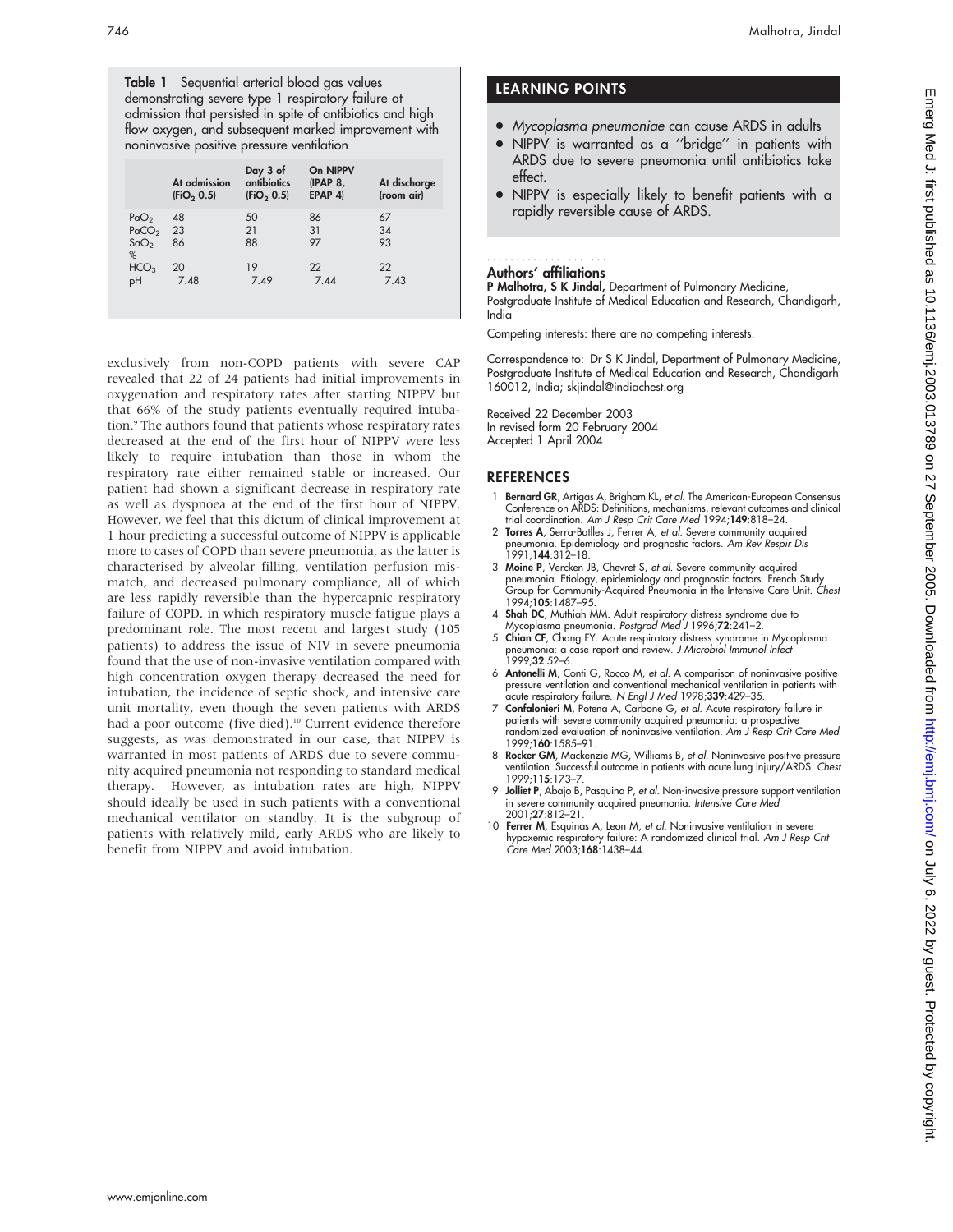## Ring down artefacts on abdominal sonography to predict pulmonary abnormalities in the emergency department C-L Tsai, H-P Wang, W-C Lien, C-C Chen, T-I Lai, W-J Chen ...............................................................................................................................

#### Emerg Med J 2005;22:747–748. doi: 10.1136/emj.2004.016352

Ring down artefacts are sometimes found when emergency physicians perform abdominal ultrasound to differentiate between various abdominal problems. We describe a patient who presented with right upper quadrant abdominal pain and whose ultrasound examination showed ring down artefacts posterior to the right hemidiaphragm, which led to the eventual diagnosis of pneumonia. Ring down artefacts on ultrasound may be used to predict pulmonary abnormalities. Awareness of this sonographic finding may assist in accurate diagnosis and administration of appropriate treatment without delay.

E mergency physicians (EPs) frequently encounter abdominal complaints. Abdominal ultrasound (US) is of great<br>assistance in differential diagnosis of these problems.<br>However, during the abdominal US examination, meaningful mergency physicians (EPs) frequently encounter abdominal complaints. Abdominal ultrasound (US) is of great assistance in differential diagnosis of these problems. artefacts are sometimes seen. In particular, posterior to the liver, the examiner may encounter multiple, vertical, long and narrow bands or lines trailing down from the posterior surface of the right hemidiaphragm, the so-called "ring down'' artefacts. We describe a patient whose US examination showed these ring down artefacts, which contributed to his final diagnosis of pneumonia. We discuss the implications of these findings for EPs.

#### CASE REPORT

A 58 year old man presented to the emergency department (ED) with sudden onset of right upper quadrant abdominal pain. No fever, diarrhoea, or nausea was noted. He was a heavy smoker who had suffered from chronic productive cough for years. He denied other significant past medical or surgical history. On arrival, blood pressure was 113/59 mmHg and body temperature was 38˚C. On physical examination, the breath sounds were relatively clear. The abdomen was soft, and there was a positive Murphy's sign. Laboratory examinations showed leucocytosis with white blood cell count of 13.870/ml and 80% neutrophils. Aspartate aminotransferase and bilirubin values were within normal limits. Emergency US was performed by an EP, working on suspicion of acute cholecystitis. However, the US did not show gallstones or wall thickening of gall bladder, which would have supported the diagnosis of acute cholecystitis. Instead, numerous ring down artefacts posterior to the right hemidiaphragm were disclosed with the US probe placed transversely, right subcostally, and in the cephalic direction (fig 1), which led to suspicion of abnormalities in the right lung base. Chest radiography was subsequently performed, and showed increased lung markings at the right lower lung. Finally, pneumonia was diagnosed and the patient was treated with intravenous antibiotics. He was discharged uneventfully 10 days later and his follow up chest  $x$  ray showed complete resolution.

#### **DISCUSSION**

Traditionally, ring down artefacts have been thought to be similar to the comet tail artefacts the are associated with foreign bodies, particularly metallic objects and cholesterol crystals.1 2 These two artefacts are both reverberation artefacts, producing a series of parallel bands radiating from their sources. They appear when a large mismatch in acoustic impedance occurs between two types of tissue. This interface has two effects: firstly, as it reflects 99% of the sound beam and produces strong reverberation artefacts parallel to the transducer, the interface totally obscures the underlying tissue, and secondly, it generates showers of vertical echo that will be projected into the underlying tissue.<sup>3</sup>

Avruch and Cooperberg postulated that ring down artefacts appear because of multiple reflections of the US pulse occurring between air bubbles of the lung parenchyma.<sup>4</sup> Lim et al further speculated that the distribution and extent of ring down artefacts posterior to the right hemidiaphragm may depend on the distribution and the severity of abnormalities in the right lung base.<sup>5</sup> They found that various pulmonary diseases can show ring down artefacts on US scan. In their study, when the pulmonary abnormalities are localised, ring down artefacts are seen focally at the area of abnormalities. In contrast, nearly all cases of idiopathic interstitial pneumonia elicit numerous ring down artefacts.<sup>5</sup> In our case, although the patient's Murphy's sign was positive, it did not carry sufficient weight to establish the diagnosis of cholecystitis.<sup>6</sup> Furthermore, clinical presentation with right upper quadrant abdominal pain has been reported to be associated with pulmonary pathologies, such as pulmonary embolism or tension pneumothorax.<sup>7 8</sup> Therefore, abdominal US serves a crucial role to confirm diagnosis in patients presenting with right upper quadrant abdominal pain.

Ring down artefacts were found in our patient and redirected the physicians to the possibility of pneumonia. The case underlines the importance of ring down artefacts that is, to remind clinicians that the possible diagnosis may be located above the diaphragm.



(arrow) posterior to the aspect of the right hemidiaphragm.

Abbreviations: ED, emergency department; EP, emergency physician; US, ultrasound

www.emjonline.com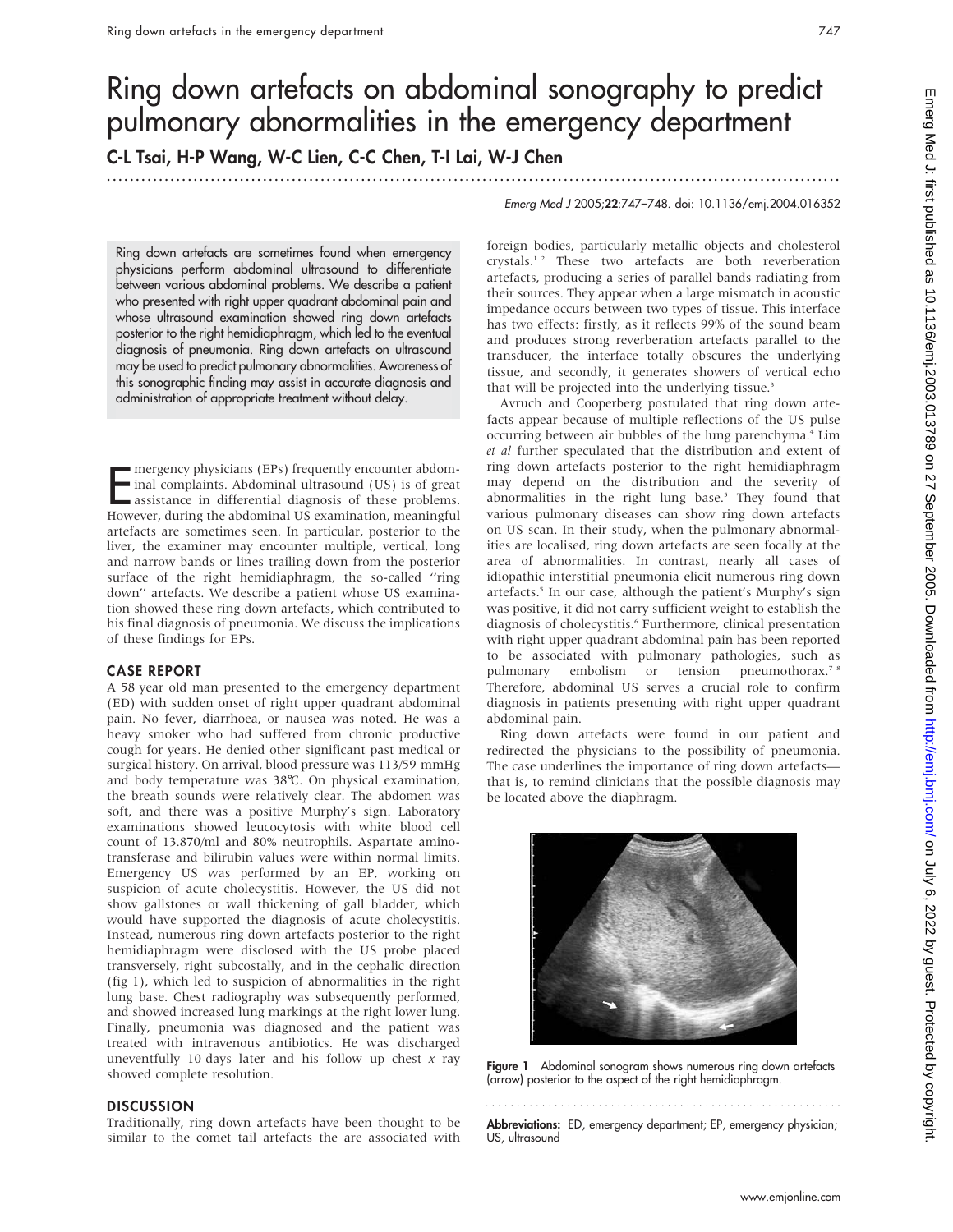Ring down artefacts may also be seen in conditions ranging from non-significant focal interlobular septal thickening to diffuse interstitial fibrosis. In deciding whether the artefacts are meaningful or not, the number of artefacts becomes an important index. There have been reports showing that  $\le$ 5 ring down artefacts are seen in 28–68% of normal healthy individuals.<sup>5</sup> 9 "Numerous" ring down artefacts, however, may implicate pulmonary pathological conditions in 95% patients, as in our patient.<sup>5 10</sup> Numerous ring down artefacts, also called the ''aurora sign'', have been proved by three dimensional computed tomography to be derived from the irregularity of air spaces immediately below the pleura.<sup>10</sup>

In conclusion, the ring down artefacts seen using US may be used to predict pulmonary abnormalities in the ED. When EPs encounter ring down artefacts posterior to the right hemidiaphragm while performing abdominal US for evaluation of right upper quadrant pain, they should consider pulmonary abnormalities in addition to abdominal problems. Awareness of this sonographic finding may assist in accurate diagnosis and administration of appropriate treatment without delay.

#### .....................

#### Authors' affiliations

C-L Tsai, H-P Wang, W-C Lien, T-I Lai, W-J Chen, Department of Emergency Medicine, National Taiwan University Hospital and National Taiwan University College of Medicine, Taipei, Taiwan

C-C Chen, Department of Internal Medicine, National Taiwan University Hospital and National Taiwan University College of Medicine, Taipei, Taiwan

#### Competing interests: none declared

Correspondence to: Dr C-L Tsai, Department of Emergency Medicine, National Taiwan University Hospital, No. 7, Chung-Shan South Road, Taipei, 100, Taiwan; chulintsai@ntu.edu.tw

Accepted for publication 10 May 2004

#### REFERENCES

- 1 Shapiro R, Winsberg F. Comet-tail artifact from cholesterol crystals: Observations in the postlithotripsy gallbladder and an in vitro model. Radiology 1990;177:153–6.
- 2 Ziskin MC, Thickman DI, Goldenberg NJ, et al. The comet-tail artifact. J Ultrasound Med 1982;1:1-7.
- 3 Kremkau FW, Taylor KJW. Artifacts in ultrasound imaging. J Ultrasound Med 1986;5:227–37.
- 4 Avruch L, Cooperberg PL. The ring-down artifact. J Ultrasound Med 1985;4:21–8.
- 5 Lim JH, Lee KS, Kim TS, et al. Ring-down artifacts posterior to the right hemidiaphragm on abdominal sonography: sign of pulmonary parenchymal abnormalities. J Ultrasound Med 1999;18:403–10.
- 6 Trowbridge RL, Rutkowski NK, Shojania KG. Does this patient have acute cholecystitis? JAMA 2003;289:80–6.
- 7 Unluer EE, Denizbasi A. A pulmonary embolism case presenting with upper abdominal and flank pain. Eur J Emerg Med 2003;10:135–8.
- 8 Hollins GW, Beattie T, Harper I, et al. Tension pneumothorax: report of two cases presenting with acute abdominal symptoms. J Accid Emerg Med 1994;11:43–4.
- 9 Lichtenstein D, Meziere G, Biderman P, et al. The comettail artifact: An ultrasound sign of alveolar-interstitial syndrome. A*m J Respir Crit Care Med*<br>1997;**156**:1640–6.
- 10 Kohzaki S, Tsurusaki K, Uetani M, et al. The aurora sign: an ultrasonographic sign suggesting parenchymal lung disease. Br J Radiol 2003;76:437–43.

## Brugada syndrome, manifested by propafenone induced ST segment elevation

#### E Aksay, T Okan, S Yanturali

We report a case of a 43 year old man who was diagnosed with Brugada syndrome after propafenone administration for chemical cardioversion of new onset atrial fibrillation. Brugada syndrome has been described in the medical literature and is thought to be responsible for the majority of sudden cardiac deaths in patients without ischaemic heart disease. This syndrome has not yet been extensively discussed in the emergency medicine literature despite its importance. Emergency physicians should consider Brugada syndrome in patients who present to the emergency department with right bundle branch block and ST segment elevation in the right precordial leads, which is the classic electrocardiographic pattern of this syndrome.

**Ventricular fibrillation (VF) is the main cause of sudden**<br>cardiac death (SCD). Most SCDs are associated with<br>acute coronary ischaemia near the time of death. cardiac death (SCD). Most SCDs are associated with acute coronary ischaemia near the time of death. However, 10–20% of SCD patients have no evidence of structural or ischaemic heart disease, and these patients have been referred to as having "idiopathic VF".<sup>12</sup> Brugada syndrome (BS) is now suspected to be responsible for 40– 60% of cases of idiopathic VF.3

Emerg Med J 2005;22:748–750. doi: 10.1136/emj.2003.013789

...............................................................................................................................

#### CASE REPORT

A 43 year old man presented to the emergency department (ED) complaining of palpitations, which hadstarted 1 hour prior to presentation. He denied syncope or chest pain. Blood pressure was 135/76 mmHg, pulse 138 beats/min,  $O<sub>2</sub>$  saturation 98%, respiratory rate 14 breaths/min, and temperature 36.0˚C. Past medical history included a negative treadmill stress test for atypical chest pain 1.5 years previously, as his mother had died of sudden cardiac death (SCD) at 44 years of age. The patient was placed on a monitor and an intravenous catheter was inserted. The initial ECG demonstrated atrial fibrillation with rapid ventricular response (134 beats/min) and incomplete right bundle brunch block (RBBB) without ST segment elevation (fig 1A). A prior ECG, which was obtained for comparison, showed sinus rhythm with RBBB and 1 mm ST elevation in leads V1–2. Intravenous diltiazem (40 mg) was administered, which achieved rate control. Complete blood count, serum electrolytes, and initial cardiac markers were normal.

Abbreviations: BS, Brugada syndrome; ED, emergency department; ICD, implantable cardioverter defibrillator; RBBB, right bundle brunch block; SCD, sudden cardiac death; VF, ventricular fibrillation; VT, ventricular tachycardia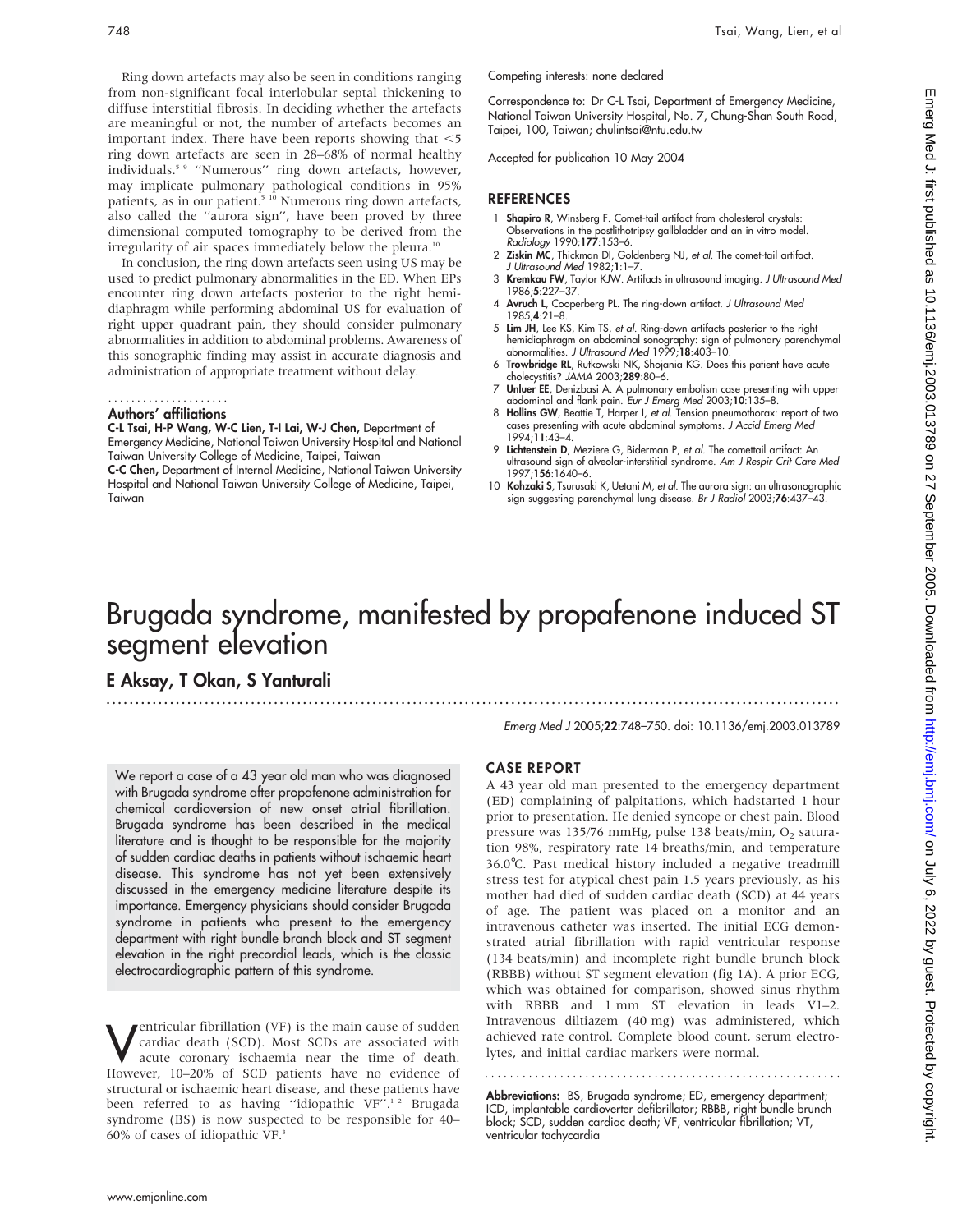

Figure 1 (A) Initial ECG: atrial fibrillation with rapid ventricular response and incomplete RBBB, with no evidence of Brugada syndrome.(B) Repeat ECG after propafenone administration: 1–3 mm ST segment elevation in leads V1–3, and T wave inversion in V1 and V2. (C) ST segment elevation and RBBB resolved and atrial fibrillation converted to sinus rhythm.

Because atrial fibrillation was considered as new onset, 600 mg of propafenone was administered orally to achieve chemical cardioversion. After 6 hours, a repeat ECG showed 1–3 mm ST segment elevation in leads V1–3, and T wave inversion in leads V1 and V2 (fig 1B). The patient denied any chest pain or angina equivalent during the observation period. Cardiology consultation was obtained because of suspected silent acute myocardial infarction, and repeat



All symptomatic patients and inducible asymptomatic patients should be treated. Non-inducible asymptomatic patients should be observed with follow up, and treatment is not recommended for these patients.

cardiac markers were ordered. Subsequently, ST segment elevation was persistent for 6 hours and then progressively declined to baseline. Additionally, atrial fibrillation converted to sinus rhythm, and the RBBB resolved (fig 1C). At 12 hours, cardiac markers were not elevated. The patient was admitted to the coronary care unit with a diagnosis of suspected BS.

The following day, echocardiography and coronary angiography were performed, which revealed no evidence of structural heart disease. Programmed ventricular stimulation was also performed but it failed to induce ventricular tachycardia (VT) or VF. The patient was discharged on the third day of admission with the diagnosis of BS.

#### **DISCUSSION**

BS was first described by Pedro and Josep Brugada in 1992. The syndrome is characterised by SCD or episodes of syncope resulting from polymorphic VT or VF in previously healthy people, with the classic ECG finding of RBBB and ST segment elevation in the right precordial leads.<sup>4</sup> Patients with BS may be completely asymptomatic, and are often recognised by chance because of ECG screening for insurance, sport licensing, atypical complaint, or investigation of other family members with known BS. Therefore, BS should be considered and investigated in patients with the characteristic ECG pattern, even if they are asymptomatic.<sup>5</sup>

BS is a primary electrical disorder resulting in abnormal electropyhsiological activity, and is typically seen in the fourth or fifth decade of life in men.<sup>5 6</sup> Although the syndrome has autosomal dominant transmission, sporadic cases have been reported.<sup>3</sup> Mutation of the SCN5A gene, which encodes for cardiac sodium channels, causes loss of cardiac sodium channel function,<sup>7</sup> resulting in a shortening of the action potential duration in the right ventricular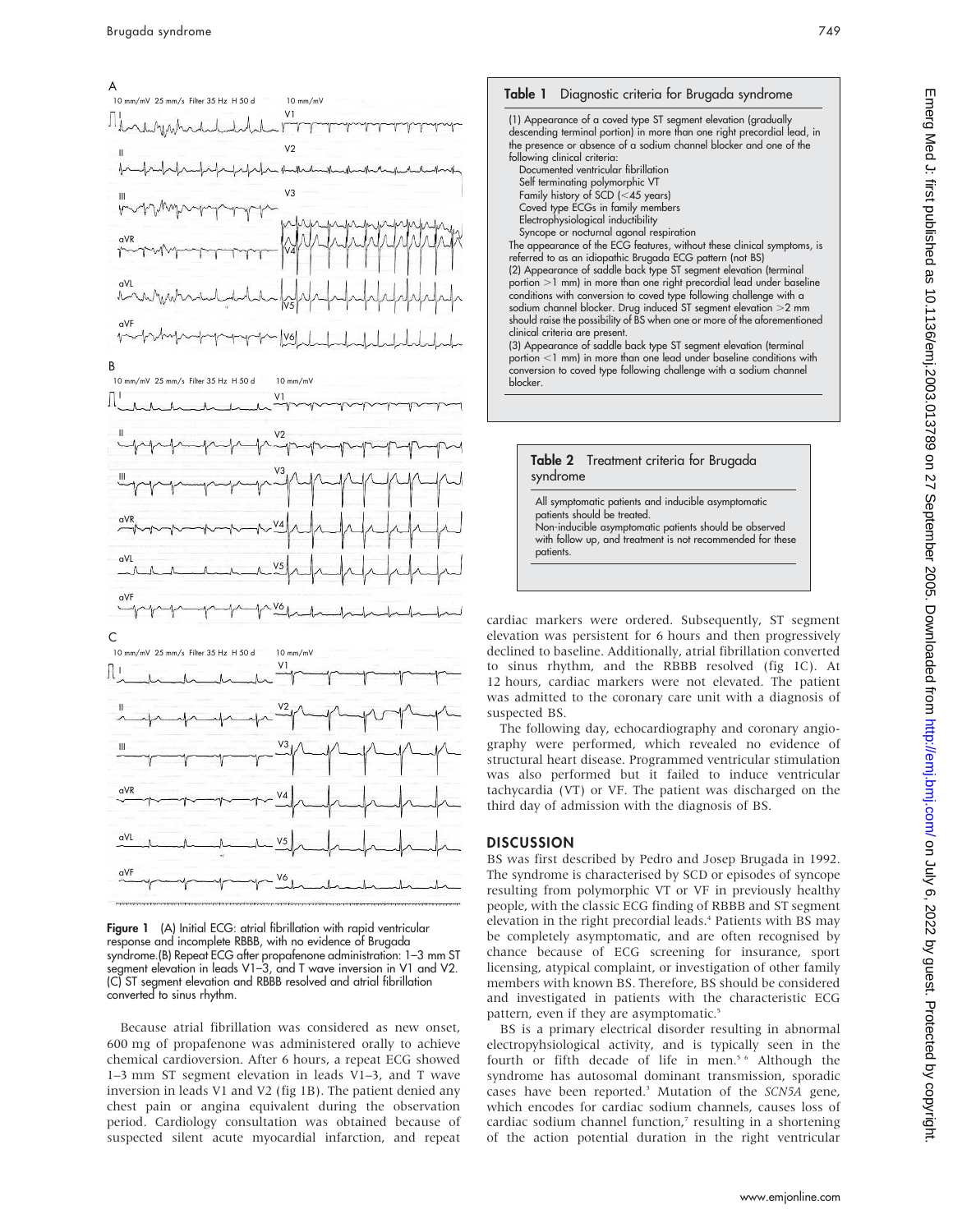epicardium, which causes a transmural voltage gradient, seen as ST elevation and re-excitation on the ECG. This voltage gradient creates a vulnerable window for extrasystoles or premature impulses to initiate phase 2 re-entry, triggering VF.8 9 Class IA (for example, ajmaline, procainamide) and class IC (for example, propafenone, flecainide) antiarrhythmic agents and heightened parasympathetic tone increase ST segment elevation and may precipitate VF. Sympathetic activation, stress testing, isoproterenol, and dobutamine may decrease ST segment elevation and result in transient normalisation of the ECG.10 11 The VF frequently seen during sleep in patients with BS is probably due to a decrease in sympathetic tone.<sup>12</sup>

The typical presentation of BS is syncope or SCD, depending on the duration of VT. If VT is persistent, it eventually degenerates into VF and results in SCD. If VT is self terminating in a short period, it results in syncope or near-syncope.<sup>13</sup> In addition, it has been suggested that there is a higher than normal incidence of supraventricular tachyarrhythmias in Brugada patients.<sup>14</sup> Nearly 10% of patients with BS have concomitant atrial fibrillation.<sup>10</sup> Therefore, BS should not be only considered in SCD victims or syncope patients, but also in patients who present to the ED with new onset atrial fibrillation with ST segment elevation in the right precordial leads.

Half of patients with BS have non-diagnostic resting ECG, and in 42% of cases, the ECG can normalise transiently.<sup>11 15</sup> Because of the intermittent and concealed nature of the ECG signs, diagnosis of BS may be difficult. A consensus report of the diagnostic criteria for BS is outlined in table  $1.^{16}$ 

Patients with suspected BS should undergo a pharmacological challenge test with class IA antiarrhythmic drugs in the electrophysiology laboratory.<sup>5</sup> It has been reported that propafenone has an unmasking effect and can reveal a concealed BS, 17 18 as occurred in our patient. False positive pharmacological challenge tests have not been reported so far.5

Electrophysiological testing is useful for both further confirmation of the diagnosis and determination of treatment strategies. In the largest series yet reported in the literature, 30% of symptomatic Brugada patients developed a recurrent arrhythmic event (VF, SCD, or syncope due to ventricular arrhythmias) at a mean (SD) of 31 (41) months' follow up. In the same study, while 12% of asymptomatic patients who were induced by programmed ventricular stimulation developed their first arrhythmic event, only 1.1% of non-inducible asymptomatic patients developed arrhythmias.19 Treatment criteria for BS are shown in table 2.5 19 Because of the autosomal dominant inheritance, other family members should be referred to a cardiologist for diagnostic testing.<sup>5</sup>

The mortality of BS is approximately 30% at 2 years following the diagnosis.<sup>6</sup> An implantable cardioverter defibrillator (ICD) implant is the only effective treatment option for prevention of SCD in patients with BS. In one study, with use of an ICD, the mortality at 10 year follow up was  $0\%$ .<sup>20</sup> Antiarrhythmic drugs, including amiodarone and beta blockers have not been shown to reduce mortality or recurrence of ventricular arrhythmias.<sup>21</sup>

#### **CONCLUSION**

BS is a preventable cause of SCD. Failure to diagnose the syndrome results in a high mortality rate. Early recognition of this syndrome may contribute to a decrease in the frequency of idiopathic VF and may improve prognosis of patients with

BS. Therefore, emergency physicians should be familiar with the ECG findings of BS, and patients with suspected BS should be referred to a cardiologist. For all patients with new onset atrial fibrillation with RBBB, if chemical cardioversion is planned with propafenone in the ED, they should be also observed for ST segment elevation, which would be indicative of BS.

#### Authors' affiliations .....................

E Aksay, S Yanturali, Department of Emergency Medicine, Dokuz Eylul University Hospital, Turkey

T Okan, Department of Cardiology, Dokuz Eylul University Hospital, Turkey

Competing interests: none declared

Correspondence to: Dr E Aksay, Emergency Physician, Dokuz Eylul University Medical School, Department of Emergency Medicine. 35340, Inciralti, Izmir, Turkey; ersin.aksay@deu.edu.tr

Accepted for publication 25 March 2004

- 1 Butler JM. Brugada syndrome-the missed epidemic. J Accid Emerg Med 2000;17:426–8.
- 2 Zipes D, Wellens HJ. Sudden cardiac death. Circulation 1998:98:2334–51.
- 3 Alings M, Wilde A. ''Brugada'' syndrome: clinical data and suggested pathophysiological mechanism. Circulation 1999;99:666–73.
- 4 Brugada P, Brugada J. Right bundle branch block, persistent ST segment elevation and sudden cardiac death: a distinct clinical and electrocardiographic syndrome. J Am Coll Cardiol 1992;20:1391–6.
- 5 Brugada P, Brugada J, Brugada R. The Brugada syndrome. Card Electrophysiol Rev 2002;6:45–8.
- 6 Brugada P, Brugada R, Brugada J. The Brugada syndrome. Curr Cardiol Rep 2000;2:507–14.
- 7 Chen Q, Kirsch GE, Zhang D, et al. Genetic basis and molecular mechanisms for idiopathic ventricular fibrillation. Nature 1998;392:292–6.
- 8 Yan GX, Antzelevitch C. Cellular basis for the Brugada syndrome and other mechanisms of arrhythmogenesis associated with ST-segment elevation. Circulation 1999;100:1660–6.
- 9 Antzelevitch C. The Brugada syndrome. J Cardiovasc Electrophysiol 1998;9:513–16.
- 10 Brugada R, Brugada J, Antzelevitch C, et al. Sodium channel blockers identify risk for sudden death in patients with ST-segment elevation and right bundle branch block but structurally normal hearts. Circulation 2000;101:510–15.
- 11 Naccarelli GV, Antzelevitch C. The Brugada syndrome: clinical, genetic, cellular, and molecular abnormalities. Am J Med 2001;110:573–81.
- 12 Matsuo K, Kurita T, Inagaki M, et al. The circadian pattern of the development of ventricular fibrillation in patients with Brugada syndrome. Eur Heart J 1999;20:465–70.
- 13 Mattu A, Rogers RL, Kim H, *et al.* The Brugada syndrome. A*m J Emerg Med*<br>2003;**21**:146–51.
- 14 Eckardt L, Kirchhof P, Loh P, et al. Brugada syndrome and supraventricular tachyarrhythmias: a novel association? J Cardiovasc Electrophysiol 2001;12:680–5.
- 15 Sakabe M, Fujiki A, Tani M, et al. Proportion and prognosis of healthy people with coved or saddle-back type ST segment elevation in the right precordial
- leads during 10 years tollow-up. *Eur Heart J* 2003;**24**:1488–93.<br>16 Wi**lde AA**, Antzelevitch C, Borggrefe M, *et al.* Study Group on the Molecular Basis of Arrhythmias of the European Society of Cardiology. Proposed diagnostic criteria for the Brugada syndrome. Eur Heart J 2002;23:1648-54.
- Guevara-Valdivia ME, Iturralde Torres P, de Micheli A, et al. Disclosure of 'Brugada's syndrome'' with intravenous propafenone. Arch Cardiol Mex 2002;72:45–8.
- 18 Akdemir I, Davutoglu V, Aksoy M. Intermittent Brugada syndrome misdiagnosed as acute myocardial infarction and unmasked with propafenone. Heart 2002;87:543.
- 19 Brugada P, Brugada R, Mont L, et al. Natural history of Brugada syndrome: the prognostic value of programmed electrical stimulation of the heart. J Cardiovasc Electrophysiol 2003;14:455–7.
- 20 Brugada J, Brugada P, Brugada R. The syndrome of right bundle branch block ST segment elevation in V1 to V3 and sudden death—the Brugada syndrome. Europace 1999;1:156–66.
- 21 Brugada J, Brugada R, Brugada P. Right bundle-branch block and ST-segment elevation in leads V1 through V3: a marker for sudden death in patients without demonstrable structural heart disease. Circulation 1998;97:457-60.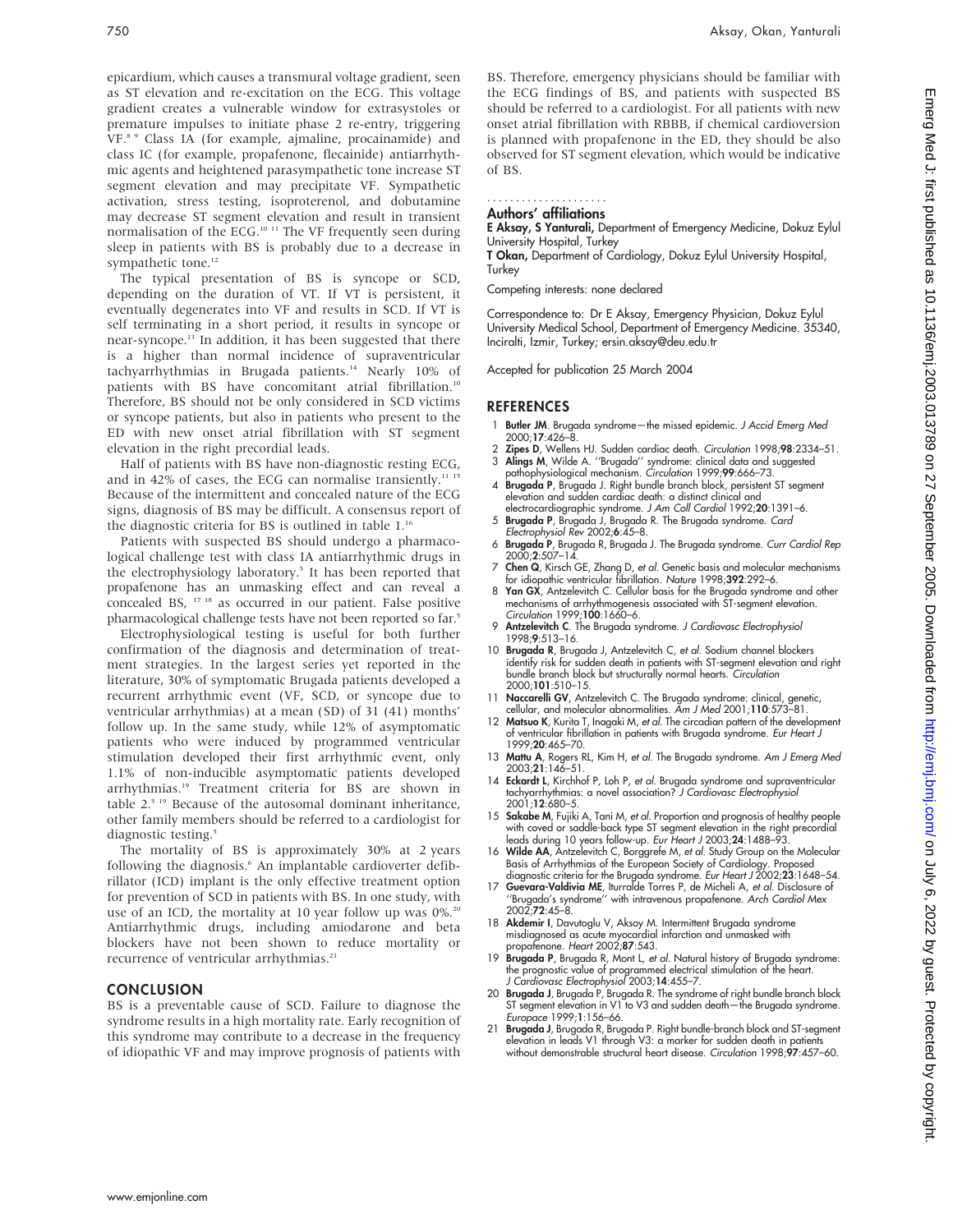# Trans-sternal cardiac injury caused by a hooked needle

...............................................................................................................................

H Yanar, M Aksoy, K Taviloglu, E S Unal, M Kurtoglu, K Nisli

Cardiac injuries remain the most challenging of all injuries seen in the field of trauma surgery. Penetrating injury to the heart generally occurs less frequently than blunt injury and most commonly injures the large anterior right ventricle. We present an unusual, and to our knowledge a previously unreported, cause of cardiac penetrating trauma in a child, involving a hooked needle (a 15 cm long, metallic device usually used for crocheting or lacemaking). A ventricular septal defect was managed conservatively shortly after the primary cardiorrhaphy. Evaluation methods for this rare presentation and its possible surgical treatments are discussed.

ardiac injuries remain the most challenging of all injuries seen in the field of trauma surgery and their management often requires immediate surgical interinjuries seen in the field of trauma surgery and their vention, excellent surgical technique, and the ability to provide excellent critical care to these patients postoperatively.<sup>1</sup> Penetrating injury to the heart generally occurs less often than blunt injury and most commonly injures the large anterior right ventricle.<sup>2</sup> Sewing needles,<sup>3</sup> steel splinters,<sup>4</sup> and crossbow bolts<sup>5</sup> have been reported among foreign bodies penetrating the heart. Causes such as complication of a pectus excavatum operation, or an endomyocardial steet strut have been reported,<sup>6</sup> although the most frequent causes of penetration are gunshots and stab injuries.<sup>78</sup> Both Beck's triad and Kussmaul's sign are difficult to see in young children.2

We present an unusual and to our knowledge a previously unreported cause of cardiac penetrating trauma in a child, involving a hooked needle (a 15 cm long, metallic device usually used for crocheting or lacemaking). A ventricular septal defect (VSD) was managed conservatively shortly after the primary cardiorrhaphy. Evaluation methods for this rare presentation and its possible surgical treatments are discussed.

#### CASE REPORT

A 5 year old girl was admitted to our emergency department with a hooked needle penetrated in her chest wall from the left edge of the sternal corpus, in a mediolateral and craniocaudal trajectory (fig 1). The accident had happened when she fell over while running at home with a hooked needle in her hand, just 40 minutes before admission.

The child was conscious and fully alert. She did not have respiratory distress except for mild pain during breathing. Her blood pressure was 105/60 mm Hg, and the heart rate was 120 beats/min. The exposed part of the hooked needle had a movement reflecting the pulsatile motion of the heart. There were no other cranial or abdominal pathological findings. Both lungs were well aerated, heart sounds were clearly heard without any murmur, and the heart was rhythmic on auscultation. After venous access was secured, a portable electrocardiography was performed and a normal sinusal rhythm was seen. Anteroposterior and lateral chest radiography revealed penetration of the sternal corpus and the possibility of cardiac penetration (fig 2). Cardiac and

Emerg Med J 2005;22:751–753. doi: 10.1136/emj.2004.014779

upper abdominal ultrasound (US) performed subxiphoidally did not reveal any pericardial fluid, haemothorax, or intraabdominal free fluid, but the tip of the hooked needle was visible inside the right ventricle. A central venous route was accessed via the left subclavian vein and the central venous pressure was measured as 6 cm H2O. The blood count was in the normal range (haematocrit 35%, haemoglobin 11 mg/dL, white blood cell count  $10.1/m<sup>3</sup>$ ). The computerised tomography (CT) scan showed a foreign body passing through the sternal corpus, and the tip of the hooked needle was in the right ventricle. The possibilities of pericardial tamponade, pneumothorax, and pleural effusion were excluded (fig 2).

The patient, who was conscious and in a stable condition, was taken to the operating room 40 minutes after admission. Gentle removal of the foreign body in the operating theatre was planned under mild anaesthesia, with conditions for general anaesthesia set in place in case of emergency. Four minutes after removing the hooked needle, a sudden bradycardia developed and central venous pressure rose to 15 cm H2O. The patient was intubated endotracheally and a left anterolateral thoracotomy via Sparango incision was performed. During the thoracotomy, pericardial tamponade was eased by pericardiotomy. There was a perforation measuring  $3\times4$  mm on the anterior wall of the right ventricle, which was repaired with horizontal Halsted mattress sutures, (Prolene no. 2-0), without need for a pericardial patch. The patient was taken to the intensive care unit (ICU) postoperatively.

After two uneventful postoperative days in the ICU, the patient developed tachypnoea and dyspnoea with auscultable rough crackles from either hemithorax. Consultation with the paediatric cardiology unit (PCU) revealed congestive heart failure, thus intravenous dopamine and dobutamine treatment was started. Echocardiography was performed the same day and showed a traumatic VSD of 3.5 mm in length in the muscular portion of the interventricular septum with rough margins and an evident left to right shunt with a pressure gradient of 77 mmHg. The right ventricle was mildly dilated and its anterior wall hypokinetic. The ejection fraction was found to be 67% (fig 3).

The treatment in the ICU relieved the symptoms and the child was discharged to the PCU with no surgical problem on the sixth postoperative day, continuing on digoxin, captopril, and prophylaxis for endocarditis.

After 30 days of follow up in the PCU, the anti-congestive therapy was stopped. The patient was discharged with an asymptomatic patent VSD, and close six monthly follow up with echocardiography for the first year was planned.

#### **DISCUSSION**

Penetrating cardiac trauma in children is seldom reported in the literature and the incidence of penetrating cardiac trauma in children is lacking.<sup>2</sup> Data on the effects of acute traumatic injury to specific cardiac components come mostly from the adult literature and consists of atrioventricular valve insufficiency, aortic insufficiency, VSD, atrial septal defect, coronary artery injury, haemopericardium, cardiac rupture and cardiac contusion.<sup>129</sup>

Physiological condition, cardiovascular respiratory score and mechanism of injury plus initial rhythm are reported to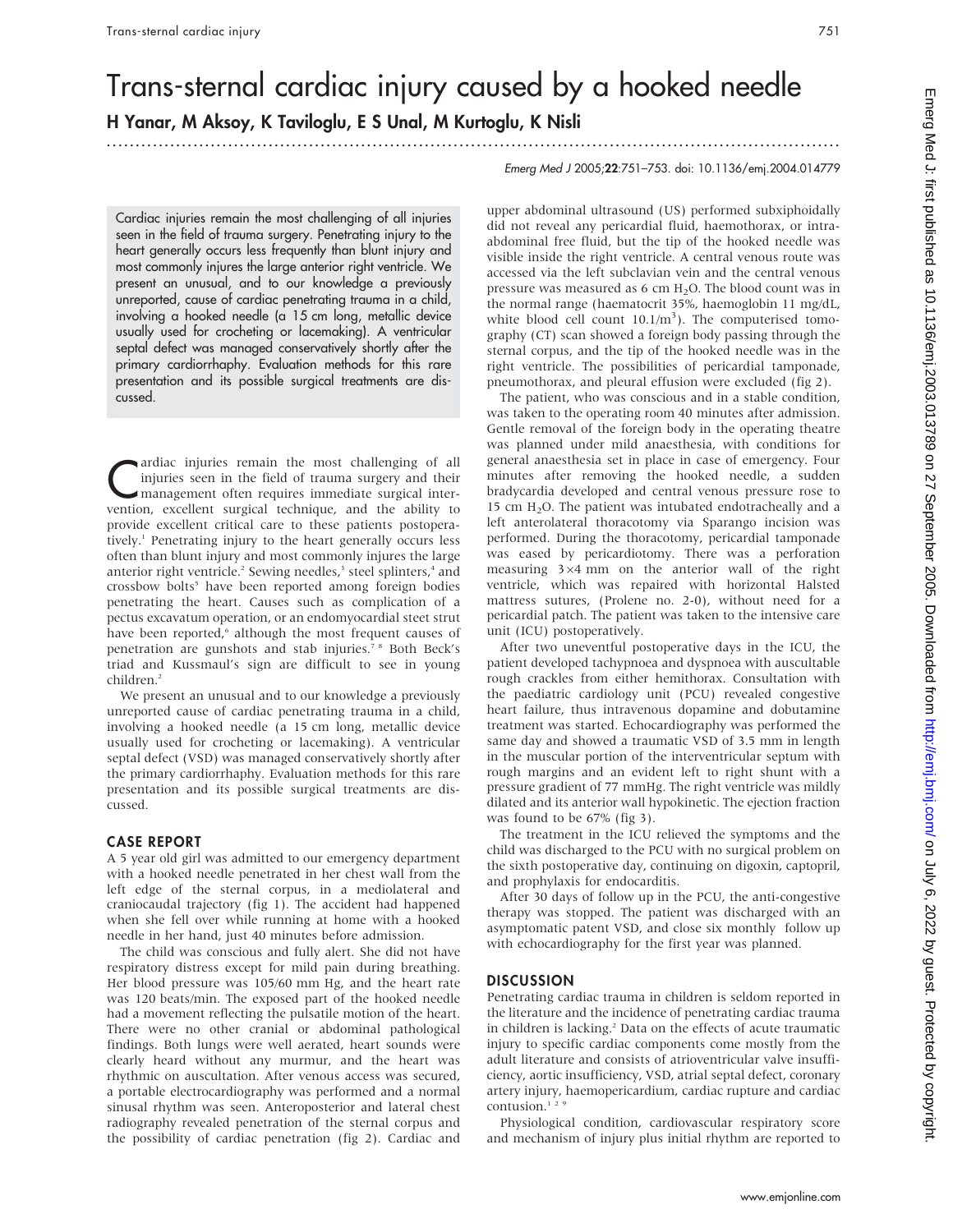

Figure 1 Appearance of the patient with the hooked needle on Figure 3 Echocardiography showing VSD 2 days after surgery. admission.

be significant predictors of outcome in penetrating cardiac injuries in adults.<sup>8</sup> The case presented here, and our experience in cardiovascular trauma surgery supports that these predictive factors are strongly reliable. We also agree that the critical time period of pericardial tamponade acts on the patients' outcomes as a positive or negative predictive factor.

There are several methods of evaluating cardiac injuries. Subxiphoid pericardial window remains the gold standard of all procedures for the diagnosis and treatment but with the availability of ultrasound (US) in trauma centres, this technique has been relegated to a second line of evaluation.<sup>1</sup> Surgeon performed US decreases the time between arrival and definitive treatment in patients with penetrating cardiac traumas.<sup>10</sup>

Three categories of electrocardiographic (ECG) interpretation exist in penetrating cardiac trauma pre and post operatively: acute myocardial infarction, pericarditis, repolarisation unspesific changes.<sup>11</sup> But ECG abnormalities are said to occur less commonly in children than in adults, $2$  as we experienced.

Two dimensional echocardiography has been shown to have a 90% accuracy, a 97% specificity, and a 90% sensitivity in detecting penetrating cardiac injuries by Jimenez et al.<sup>12</sup> Unfortunately we could not perform an echocardiography preoperatively because of the course of our cases, but echocardiography gave us the chance of detecting the VSD postoperatively, and we believe that it must be the first choice as a diagnostic tool in the follow up period of patients'.

Chest CT has been shown to have a high sensitivity, spesificity and accuracy rate in the setting of penetrating thoracic injury.13 CT findings of our patient were the same as we detected in the operation. We think that CT scans can be used for diagnosis of a haemodynamically stable patient who can be closely monitored during the transfer and scanning period.



Unlike our case, emergency department thoracotomy can be used as a diagnostic and therapeutic tool in unstable patients and it continues to be widely used in children.<sup>1</sup>

Haemodynamically stable selected patients with isolated penetrating cardiac injuries can be followed up conservatively in ICU as in penetrating abdominal injuries. Series aiming to emphasise the point that there is a place for conservative management of selected cases with penetrating cardiac injuries has been reported,<sup>14</sup> and we will report the results of our conservative management in penetrating cardiac trauma in the near future. Therefore, we tried to give the chance of non-operative management to our patient, but due to the reasons mentioned above, thoracotomy was performed.

Another point of debate is the reparation of injuries with life threatening free wall wounds of the heart. It is usually quite hard to detect accompanying intracardiac lesions in emergency surgery situations because of the negative effects of increased operation time to the traumatic patient. Intraoperative cardiac sampling following penetrating wound as a technique for early detection of traumatic intracardiac shunts in a case has been reported.<sup>15</sup> In the literature numerous studies have reported residual intracardiac lesions which are not identified in the first operation from 4% to 56% of cases. Functional sequelae in such patients have rarely been described.<sup>11 16</sup>

Tesinski reports that almost 25% of the patients are later diagnosed to have suffered injury also to one of the intracardiac structures, a VSD caused by penetrating injury to the heart is found to in 2–10% of the survivors and interval repair should be performed according to the clinical status of the patient and mostly depends on the size of the left to right shunt.<sup>3</sup> Delayed repair of cardiac trauma allows tissue healing to a varying degree which may or may not be beneficial. VSDs can shrink or even close spontaneously with time, but this is unlikely to occur with tricuspid valve injuries.<sup>17</sup>



Figure 2 (A) Anteroposterior chest radiograph; (B) lateral chest radiograph; (C) CT scan showning intracardiac hooked needle.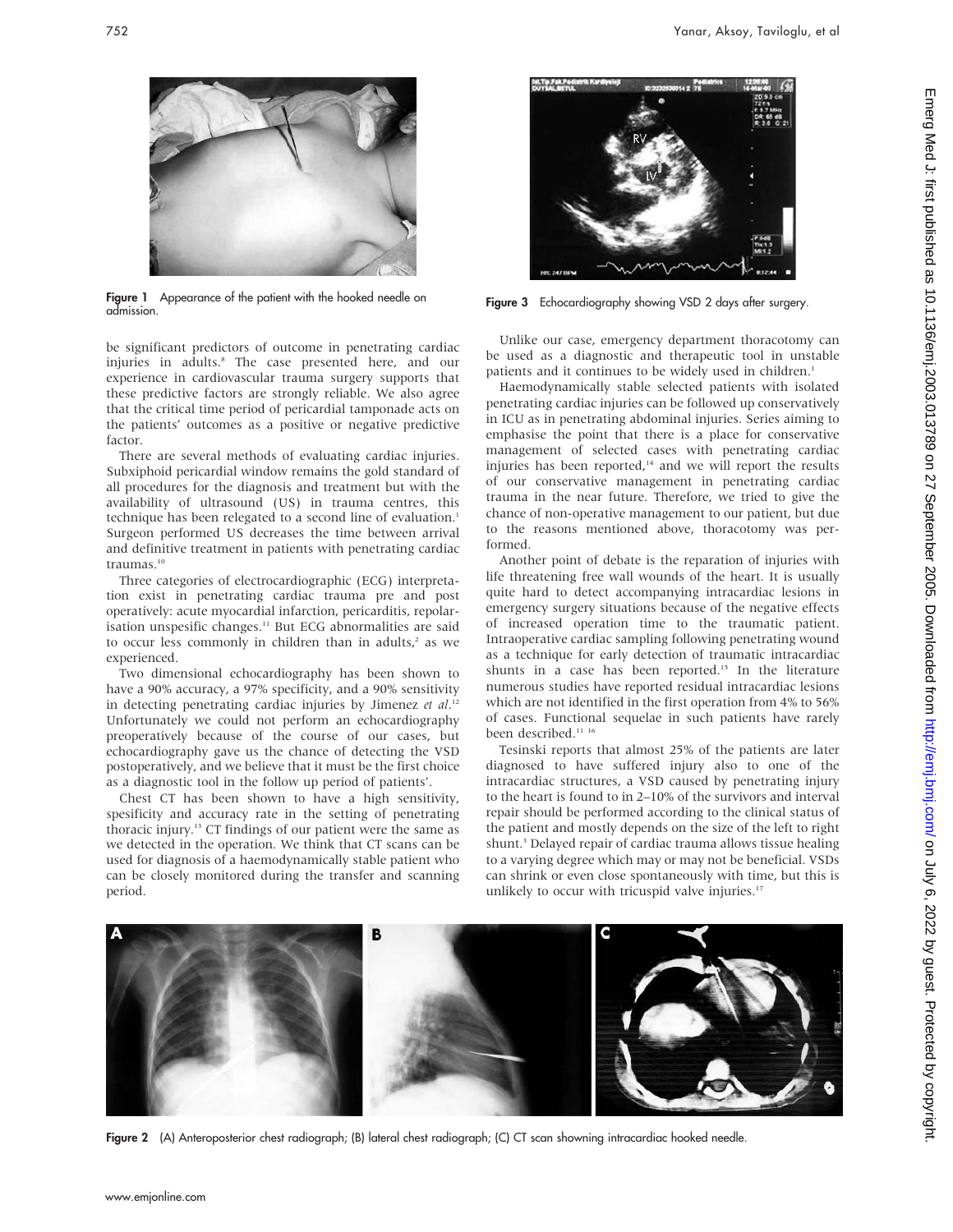We agree the authors who are in favor of delayed repair as it is more rationalist to repair residual intracardiac lesions in an elective operation. However the patients should be followed closely for delayed sequel of these lesions in a multidiciplinary fashion.

#### Authors' affiliations .....................

H Yanar, M Aksoy, K Taviloglu, E S Unal, M Kurtoglu, Department of General Surgery, Emergency Surgery Unit, Istanbul Medical Faculty, Istanbul University, Istanbul, Turkey

K Nisli, Pediatric Cardiology Unit, Department of Pediatrics, Istanbul Medical Faculty, Istanbul University, Istanbul, Turkey

#### Competing interests: none declared

Correspondence to: Dr H Yanar, Trauma and Emergency Surgery Unit, Department of General Surgery, Istanbul Medical Faculty, University of Istanbul, Capa, Istanbul, 34390 Turkey; htyanar@yahoo.com

Accepted for publication 29 April 2004

#### REFERENCES

- 1 Asensio JA, Soto SN, Forno W, et al. Penetrating cardiac injuries: a complex challenge. *Injury* 2001;3**2**:533–543.<br>2 **Baum VC: Cardiac trauma in children**. *Paediatric Anaesthesia*
- 2002;12:110–117.
- 3 Sbokos CG, Azariades M, Chlapoutakis E, et al. The removal of sewing needles from two children's hearts. Thorac Cardiovasc Surg 1984;32:373–375.
- 4 Garcia-Lledo JA, Moya Mur JL, Recena B, et al. Penetrating trauma by foreign body in the left heart ventricle. Rev Esp Cardiol 1997;50:137–139.
- 5 Besler K, Kleiber M, Zerkowski HR, et al. Non-lethal penetrating cardiac injury from a crossbow bolt. Int J Legal Med 1998;111:88–90.
- 6 Onursal E, Toker A, Bostancı K, et al. A complication of pectus excavatum operation: Endomyocardial Steel Strut. Ann Thorac Surg 1999;**68**:1082–1083.
- 7 Tesinsky L, Pirk J, al-Hiti H, et al. An isolated ventricular septal defect as a consequence of penetrating injury to the heart. Eur J Cardiothorac Surg 1999;15:221–223.
- 8 Asensio JA, Murray J, Demetriades D, et al. Penetrating Cardiac Injuries: a prospective study of variable predicting outcomes. J Am Coll Surg 1998;186:24–34.
- 9 Asensio JA, Stewart BM, Murray J, et al. Penetrating cardiac injuries. Surg Clin North Am 1996;76:685-724.
- 10 Carrillo EH, Guinn BJ, Ali AT, et al. Transthoracic ultrasonography is an alternative to subxiphoid ultrasonography for the diagnosis of hemopericardium in penetrating precordial trauma. Am J Surg 2000;179:34–36.
- 11 Duque HA, Florez EL, Moreno A, et al. Penetrating cardiac trauma: Follow-up study including electrocardiography, echocardiography, and functional test. World J Surg 1999;23:1254–1257.
- 12 Jimenez E. Martin M, Krukenkamp I, et al. Subxiphoid pericardiotomy versus echocardiography: A prospective evaluation of the diagnosis of occult
- penetrating cardiac injury, *Surgery* 1990;1**08**:676–680.<br>13 **Nagy KK**. Gilkey SH, Roberts RR, *et al*. Computed tomography screens stable patients at risk for penetrating cardiac injury. Acad Emerg Med 1996;3:1024–1027.
- 14 Michelow BJ, Bremmer CG. Penetrating cardiac injuries: selective conservatism—favorable or foolish? J Trauma 1987;27:398–401.
- 15 Baxter BT, Moore EE, Moore FA, et al. Intraoperative cardiac sampling following penetrating wounds : a technique for early detection of traumatic intracardiac shunts—case report. J Trauma 1989;29:1719–1720.
- 16 Fallahnejad M, Kutty A, Wallace HW. Secondary lesions of penetrating cardiac injuries. Ann Surg 1980;191:228–233.
- 17 Doty JR, Cameron DE, Elmacı T, et al. Penetrating trauma to the tricuspid valve and ventricular septum: delayed repair. Ann Thorac Surg 1999;67:252–253.

# More than just an ocular solution

...............................................................................................................................

M Pekdemir, S Yanturali, G Karakus

Apraclonidine eye drop is an alpha adrenergic agonist derived topical clonidine, used for the treatment of intraocular pressure elevation. We report what is to our knowledge the first case of systemic toxicity of apraclonidine resulted from repeated local administration. Clinical manifestation of toxicity was similar to oral clonidine overdose. Toxicities of ocular drugs should always be considered when a patient presents with new systemic problems.

**A** praclonidine is a widely used topical ophthalmic alpha<br>agonist used to reduce intraocular high pressure. We<br>present a case of systemic toxicity of this drug. Our agonist used to reduce intraocular high pressure. We literature search revealed no reported case of systemic toxicity from local apraclonidine administration, thus we believe this is the first such case.

#### CASE REPORT

A 56 year old woman was taken to the emergency department (ED) of Kocaeli University because of altered mental status, difficulty in speaking, and drowsiness. She had undergone laser capsulotomy for cataract removal 1 day previously, after which apraclonidine hydrochloride ophthalmic solution (Iopidine 0.5%; Alcon) was prescribed. The patient misunderstood the instruction of the medication, and administered the drug every 5 minutes. After 4 hours, she developed generalised weakness and headache.

Emerg Med J 2005;22:753–754. doi: 10.1136/emj.2004.014795

On admission to the ED, her blood pressure (BP) was 170/ 110 mmHg and heart rate (HR) 60 beats/min. The patient's complaint was considered to be associated with high blood pressure. She was given 25 mg captopril and discharged.

After discharge, she had continued to apply her eye medication at the same dosage. Eight hours later, she developed lowered consciousness, difficulty in speaking, and drowsiness. She had a history of hypertension for which she had been taking losartan. On her second admission to the ED, her vital signs revealed hypotension (BP 80/60 mm Hg; HR 65 beats/ min. She was drowsy (Glasgow Coma Score 13). No focal neurological deficit or other abnormality was found on physical examination. She was placed on a cardiac monitor and a saline infusion bolus was initiated. Initial serum electrolytes and complete blood count were within normal limits except for mild increased blood urea nitrogen and mild anaemia. ECG showed sinusal bradycardia without any significant ischemic findings, and computed tomography of the brain was normal. During observation in the ED, she had developed bradycardia (HR 40 beats/min; BP could not be measured at this stage). After normal saline bolus and intravenous atropine 1 mg, blood pressure and heart rate returned to normal (BP 140/ 100 mm Hg, HR 100 beats/min).

Detailed history discovered that she had used the entire 5 ml apraclonidine solution within 12 hours after the operation. 

Abbreviations: BP, blood pressure; ED, emergency department; HR, heart rate; IOP, intraocular pressure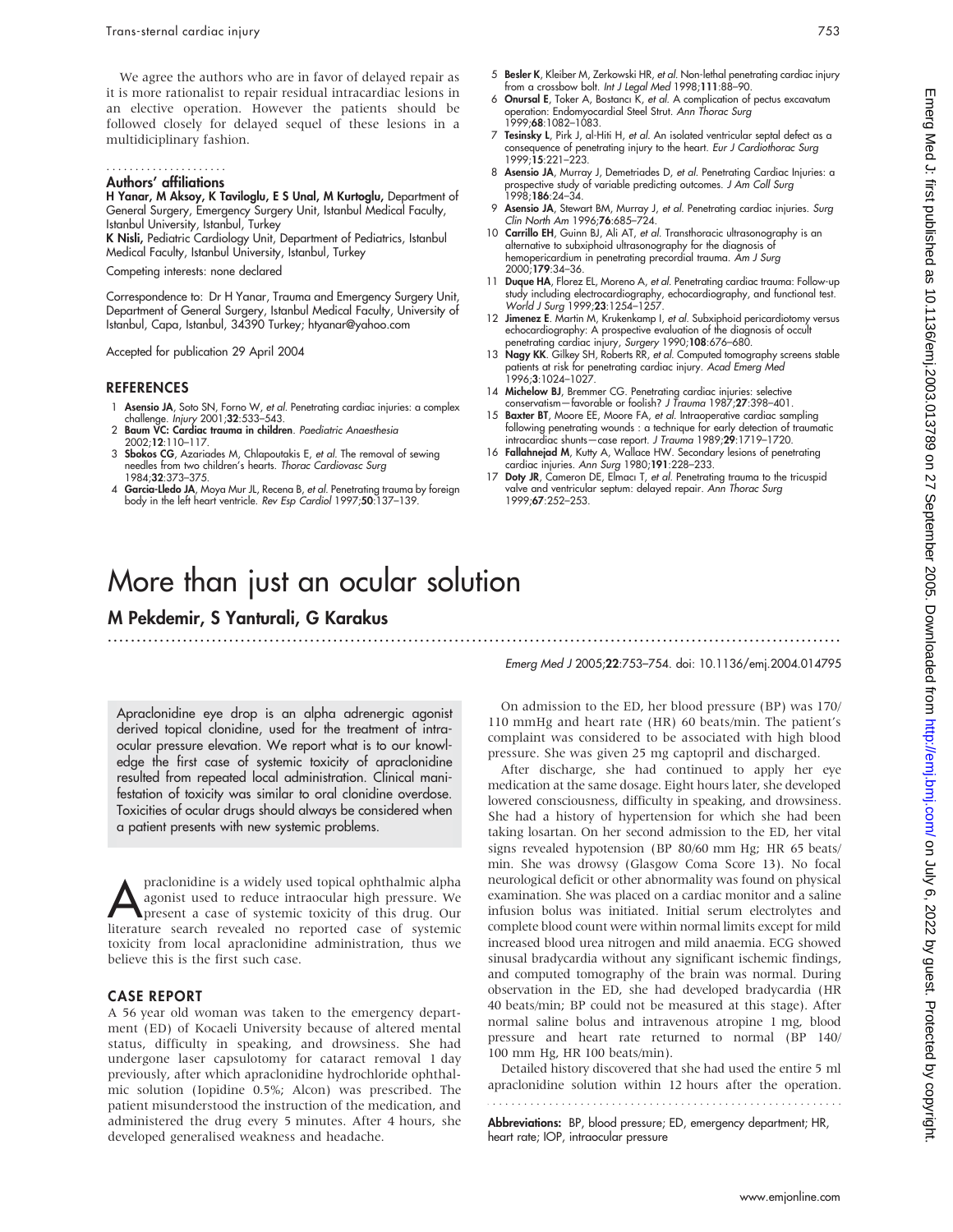There was no other reason to explain her central nervous system depression and cardiovascular compromise. She gradually improved, with all symptoms and findings disappearing within 48 hours. After full recovery, she was discharged.

#### **DISCUSSION**

It was estimated by nowadays, 200 000 cataract operations performed annually within the UK National Health Service.<sup>1</sup> Laser capsulotomy is a widely used technique for cataract removal. A rise in intraocular pressure (IOP) is a common side effect of this technique. Apraclonidine 1% is a potent and relatively selective alpha-2 agonist used for the control or prevention of postsurgical elevations in IOP, and was derived from the systemic antihypertensive drug clonidine. It was the first agent to be approved for reducing incidence of postoperative IOP spiking following laser capsulotomy.<sup>2</sup> Apraclonidine is more polar and less lipophilic than clonidine, which probably allows less penetration into systemic circulation. It also does not cross the blood brain barrier and therefore does not cause systemic hypotension.<sup>3</sup>

Oral clonidine toxicity manifests as central nervous system depression, cardiovascular compromise, and respiratory depression. Signs and symptoms of a clonidine overdose include altered mental status, bradycardia, hypotension, respiratory depression, hypothermia, and miosis.<sup>4</sup> Intoxication from patch forms of clonidine have been reported. In these cases, depression of mental status, bradycardia, and hypotension predominated, similar to oral clonidine overdose.<sup>5-8</sup>

The clinical presentation of our patient was similar to oral clonidine intoxication. The patient developed lowered consciousness, hypotension, and bradycardia. She was managed with saline infusion and atropine for symptomatic bradycardia and hypotension. Her cardiovascular and central nervous system findings improved completely during hospitalisation. Her increased blood pressure during the initial episode can be attributed to paradoxical hypertension, similar to oral clonidine overdose. Additionally, administration of antihypertensive treatment in this stage and use of her routine anti-hypertensive drug could have contributed to development of the systemic toxicity.

Eye drops are regarded as a safe medication with low potential for systemic effects. However, even topical eyedrops may lead to systemic toxicity if used in extraordinarily high quantities. Topical apraclonidine, when used in excess, may induce lowered consciousness, hypotension, and symptomatic bradycardia. The clinical presentation and treatment principles of the systemic toxicity of apraclonidine overdose are similar to clonidine.

#### **CONCLUSION**

Ocular eye drops are widely used worldwide, and patients may not consider them to be medications that can cause systemic toxicity. Emergency physicians may encounter systemic adverse effects of topical ophthalmic drugs including apraclonidine. Appropriate precautions and patient education can help to minimise systemic toxicity when using ocular medication.

#### .....................

Authors' affiliations

M Pekdemir, Department of Emergency Medicine, Kocaeli Universtiy, Kocaeli, Turkey

S Yanturali, Department of Emergency Medicine, Dokuz Eylul University, Izmir, Turkey

G Karakus, Department of Internal Medicine, Kocaeli Universtiy, Kocaeli, Turkey

Competing interests: none declared

Correspondence to: Dr S Yanturali, Dokuz Eylul University Medical School, Department of Emergency Medicine, 35340, Inciralti, Izmir, Turkey; sedat.yanturali@deu.edu.tr

Accepted for publication 16 May 2004

#### REFERENCES

- 1 **Desai P**, Minassian DC, Reidy A. National cataract surgery survey 1997–8: a<br>1999;**83:** report of the results of the clinical outcomes. *Br J Ophthalmol* 1999;**83**:1336–40<br>2 **Ge J**, Wand M, Chiang R, *et al.* Long-term e
- capsulotomy on intraocular pressure. Arch Ophthalmol 2000;118:1334–7.
- 3 Alward WL. Medical management of glaucoma. N Engl J Med 1998;339:1298–307.
- 4 **Nichols MH**, King WD, James LP. Clonidine poisoning in Jefferson County,<br>Alabama. *Ann Emerg Med* 1997;**29**:511–17.<br>5 **Raber JH**, Shinar C, Finkelstein S. Clonidine patch ingestion in an adult. *Ann*
- Pharmacother 1993;27:719–22.
- 6 Killian CA, Roberge RJ, Krenzelok EP, et al. ''Cloniderm'' toxicity: another manifestation of clonidine overdose. Pediatr Emerg Care 1997;13:340–1.
- 7 Kraft ME. A 9-month-old with bradycardia and periodic apnea. J Emerg Nurs 1998;24:457–9.
- 8 Broderick-Cantwell JJ. Case study: accidental clonidine patch overdose in attention-deficit/hyperactivity disorder patients. J Am Acad Child Adolesc Psychiatry 1999;38:95–8.

## Early carbon monoxide intoxication: happy to be poisoned? S F J Clarke, A Crosby, D Kumar ...............................................................................................................................

Carbon monoxide poisoning is the commonest cause of death by poisoning in the UK and chronic exposure is thought to be a frequently missed diagnosis. Early recognition of carbon monoxide poisoning is vital to institute prompt treatment and to prevent exposure to others. An incident of mass exposure to carbon monoxide is presented where euphoria, lasting several hours, was the only symptom reported in approximately one quarter of the casualties. This has not been reported previously and we believe that mild carbon monoxide intoxication should be included in the list of differential diagnoses of inappropriate euphoria.

Emerg Med J 2005;22:754–755. doi: 10.1136/emj.2004.015909

The arbon monoxide poisoning is the commonest cause<br>of death by poisoning in the UK,<sup>1</sup> and chronic exposure<br>is thought to be a frequently missed diagnosis. of death by poisoning in the UK,<sup>1</sup> and chronic exposure is thought to be a frequently missed diagnosis. Although much has been written about the signs and symptoms of both acute and chronic intoxication, the features of early, mild, acute exposure have received much less attention. Early recognition of carbon monoxide poisoning is vital to institute prompt treatment<sup>2</sup> and to prevent exposure to others.<sup>3</sup>

We describe an episode of mass exposure to carbon monoxide that resulted in previously unreported changes in mood, which may provide a useful warning symptom.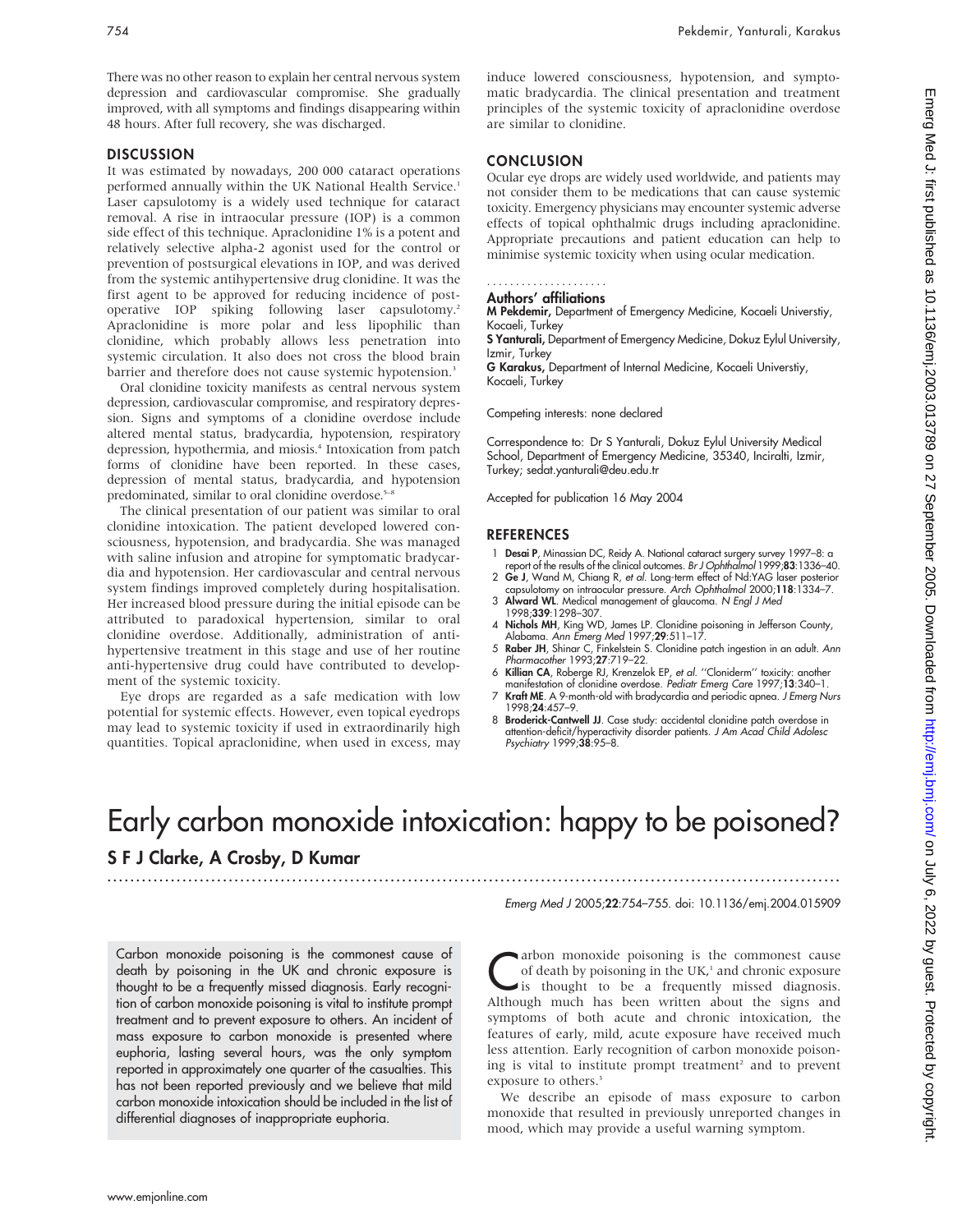#### CASE REPORT

The emergency services were called to a secondary school (for children aged 11–18 years) with special needs. A high proportion of the children had severe learning difficulties and physical disabilities. At lunchtime, the catering staff at the school had noticed a strange smell and feelings of dizziness, mild headache, and euphoria; this gradually became worse over approximately 30 minutes, at which point the area was evacuated and the kitchen boiler was switched off. After this, no one developed further symptoms, although the emergency services were called about 1 hour later because of persistent symptoms in some of those exposed.

Monitoring was carried out by the local authority within the first hour of the alarm being raised, and this showed the presence of carbon monoxide in the dining room area. At the time, 43 pupils and 35 staff member had been in the dining room; all were considered to have been exposed, although none had become drowsy, lost consciousness, or experienced fits. The affected individuals were gathered together in the school gymnasium, which was well ventilated and away from the source of the exposure, and triage was carried out there. It was deemed impractical to try to take blood samples from so many severely disabled children who seemed to be otherwise well. The staff agreed to have venous blood taken for carboxyhaemoglobin levels after the National Poisons Information Service was consulted to confirm that venous levels were accurate enough for the purposes of screening.4 The appropriate bottles were collected from the biochemistry laboratory at the local hospital, and the attending paramedics took the samples 3–4 hours after first exposure. All of the results were  $<5\%$  (1–2% can be considered normal for urban residents, while smokers may have levels of 6–8%). The half life of carbon monoxide in a subject breathing air is 5 hours<sup>5</sup> (none of the patients was given supplemental oxygen), so these results were in the upper range of normal, which was thought to indicate mild exposure only.

Of the 35 staff members tested, 8 (23%) reported feeling light headed and euphoric. The teachers and the carers were questioned by two of the paramedics about any changes to the behaviour and demeanour of their children. Only five children raised concerns, all about conjunctival injection, and were assessed by the medical team from the Chemical Hazards and Poisons Division of the Health Protection Agency who had attended the scene. The children were reassured and sent home, apart from one child, who was sent to the local emergency department because he suffered from Eissenmenger's syndrome and was complaining of persistent mild headache. He was subsequently discharged after a period of observation.

Because of the high dependency needs of the children, carers routinely escort them home on school buses. The local consultant in communicable disease control and the on call public health team contacted the parents/carers of all the children later in the day to enquire about any unusual symptoms in the children and to address concerns. All parents/carers of the 41 children were contacted; of these, 10 (24%) reported that the children appeared happier or more elated than usual for the rest of the evening.

#### **DISCUSSION**

It is well recognised that carbon monoxide poisoning is commonly missed as a diagnosis.6 A literature search using the Medline and Embase databases was undertaken, as was a hand search of the papers collected in the carbon monoxide file at the National Poisons Information Service, London. This

revealed a large number of articles concerning the effects of acute and chronic exposure to carbon monoxide. The majority consisted of serious cardiorespiratory and neurological effects due to significant or prolonged poisoning, and, although a small number of papers described unspecified neuropsychiatric sequelae, $27-11$  no mention of euphoria could be discovered.

It is interesting to note that it was the exceptional circumstances of this episode of carbon monoxide exposure that prompted the follow up health questionnaire to be performed, and that euphoria was repeatedly reported in both the children and the staff. As mood elevation has not been reported as a symptom of carbon monoxide poisoning, not all the parents were specifically asked about euphoria; the symptom was reported by the parents when they were questioned about any unusual behaviour in the children.

Euphoria tends to be associated with ingestion of certain drugs of misuse and with forms of acute psychosis, and we suggest that the list of potential differential diagnoses should include early carbon monoxide poisoning. It is an easily overlooked diagnosis because many of the clinical features are non-specific, but it is an easy one to exclude as blood levels are readily measurable in most hospitals.

In this case series of 78 people with early acute intoxication with carbon monoxide, euphoria was noted to be a relatively common occurrence, a symptom that to our knowledge had not been previously reported.

#### Authors' affiliations .....................

S F J Clarke, Health Protection Agency, Division of Chemical Hazards and Poisons (London), London, UK

A Crosby, London Ambulance Service NHS Trust, London, UK D Kumar, North West London Health Protection Unit, London, UK

Competing interests: none declared

Correspondence to: Dr S J Clarke, Consultant in Emergency Response, Health Protection Agency, Division of Chemical Hazards and Poisons (London), Avonley Road, London, SE14 5ER; sfjclarke@doctors.org.uk

Accepted for publication 9 July 2004

- 1 Jones AL, Dargan PI. Churchill's pocketbook of toxicology. New York: Churchill Livingstone, 2001.
- 2 Thom SR, Tber RL, Mendiguren II, et al. Delayed neuropsychologic sequelae after carbon monoxide poisoning: prevention by treatment with hyperbaric oxygen. Ann Emerg Med 1995;25:474–80.
- 3 Ely EW, Moorehead B, Haponik EF. Warehouse workers' headache: emergency evaluation and management of 30 patients with carbon monoxide
- poisoning. *Am J Med* 1995;**98**:145–55.<br>4 Touger M, Gallagher EJ, Tyrell J. Relationship between venous and arterial carboxyhemoglobin levels in patients with suspected carbon monoxide
- poisoning. A*nn Emerg Med* 1995;**25**:481–3.<br>5 **Crawford R**, Campbell DGD, Ross J. Carbon monoxide poisoning in the home: recognition and treatment. BMJ 1990;301:977-9.
- 6 Wright J. Chronic and occult carbon monoxide poisoning: we don't know what we're missing. Emerg Med J 2002;19:386–90.
- 7 Perry GF. Occupational medicine forum. What are the potential delayed health effects of high-level carbon monoxide exposure? J Occup Med 1994;36:595–7.
- 8 Ernst A, Zibrak JD. Carbon monoxide poisoning. N Engl J Med 1998;339:1603–8.
- 9 Myers RAM, DeFazio A, Kelly MP. Chronic carbon monoxide exposure: a nical syndrome detected by neuropsychological tests. J Clin Psychol 1998;54:555–67.
- 10 Amitai Y, Zlotogorski Z, Golam-Katzav V, et al. Neuropsychological impairment from acute low-level exposure to carbon monoxide. Arch Neurol 1998;55:845–8.
- 11 Raub JA, Benignus VA. Carbon monoxide and the nervous system. Neurosci Behav Rev 2002;26:925-40.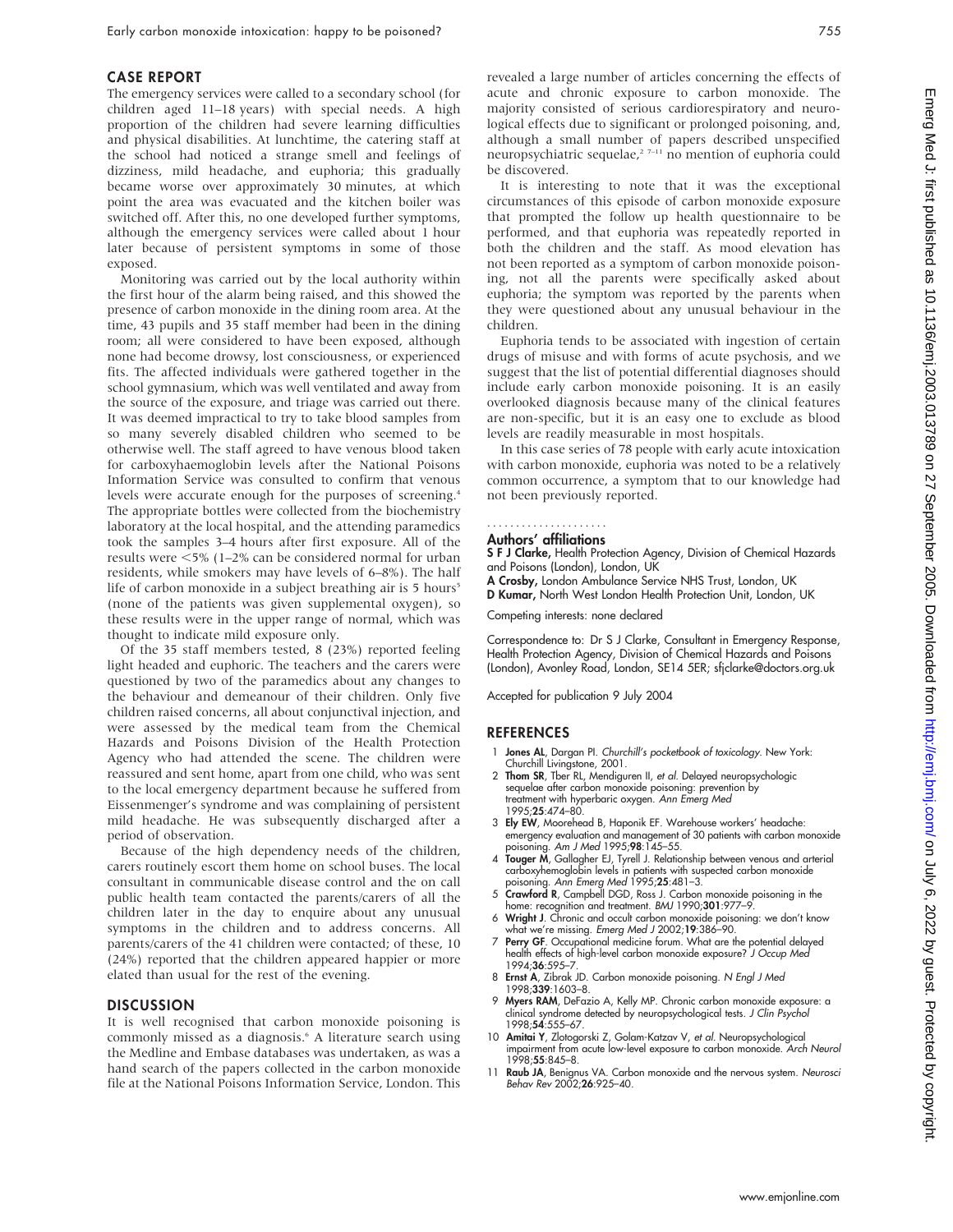## Acute aortic dissection provoked by sneeze: a case report A Baydin, M S Nural, H Güven, T Deniz, F Bildik, A Karaduman

...............................................................................................................................

The response of the abdominal viscera and the contraction of the intercostal muscles during the respiratory phase of sneezing increases intrathoracic pressure, which may lead to several complications. However, there are no reports in the literature concerning aortic dissection after sneezing. We report a patient in whom the development of dissection was secondary to sneezing, although hypertension was present as a risk factor, and we discuss the relationship between sneezing and aortic dissection. To our knowledge, this is the first report of aortic dissection provoked by sneezing in the literature.

A ortic dissection occurs from a rupture of the intima,<br>which allows blood to enter the media and dissect<br>between the intimal and the adventitial layers.<sup>1</sup> The<br>estimated incidence of agric dissection is 5 to 30 cases per which allows blood to enter the media and dissect between the intimal and the adventitial layers.<sup>1</sup> The estimated incidence of aortic dissection is 5 to 30 cases per million population per year. Chronic systemic hypertension is the most common factor predisposing to aortic dissection and is present in 62-78% of patients with aortic dissection.<sup>2</sup>

The increase in intrathoracic pressure during sneezing may lead to serious complications. We present a case in which the development of aortic dissection was considered secondary to sneezing, although hypertension was present as a risk factor, and we discuss the relationship between sneezing and aortic dissection. To our knowledge, this is the first reported case of aortic dissection provoked by sneezing.

#### CASE REPORT

A 51 year old man was admitted to the emergency department (ED) with severe, sudden onset chest pain and dyspnoea following sneezing. The patient reported that the pain was very severe and by the time he arrived at the ED (a period of about 20 minutes), had spread towards his back. He had a history of hypertension diagnosed 5 years previously, which was regulated with nifedipine (Adalat) and lisinopril 20 mg plus hydrochlorothiazide 12.5 mg (Sinoretik).

On physical examination, blood pressure was 190/ 110 mmHg, pulse rate 90 beats/min, respiration rate 24 breaths/min and temperature 36 ˚C. He was conscious, cooperative, and in moderate health. All other physical findings were normal. Laboratory findings showed glucose of 1.14  $g/l$  (normal 0.7–1.1  $g/l$ ) and albumin 33  $g/l$ , while other findings were within normal limits. There was no abnormal finding on 12 lead electrocardiography.

Chest  $x$  ray revealed a widening in the aortic knob and the lateral margin of the descending aorta (fig 1A). Spiral computed tomography (CT) was performed to rule out aortic dissection, but showed an intimal flap that seperated the aortic lumen into two parts, extending from the proximal descending aorta to the left common iliac artery. The ascending aorta and supraaortic branches were normal (fig 1B). Using transoesophageal echocardiography, a dissection was detected starting just after the subclavian artery orifice and extending downwards distally.

After clinical and radiological evaluation, a Stanford type B aortic dissection was diagnosed and medical treatment commenced in the ED, after which the patient was admitted to a hospital ward. During follow up, the chest pain had not Emerg Med J 2005;22:756–757. doi: 10.1136/emj.2004.014829

subsided and the patient's blood pressure could not be controlled despite appropriate treatment. A control CT scan taken 1 week later showed some abnormalities in the descending aortic contour at the level of right pulmonary artery orifice and a small effusion in the left pleural space (fig 1C). The patient underwent surgery for possible aortic aneurysm rupture.



C